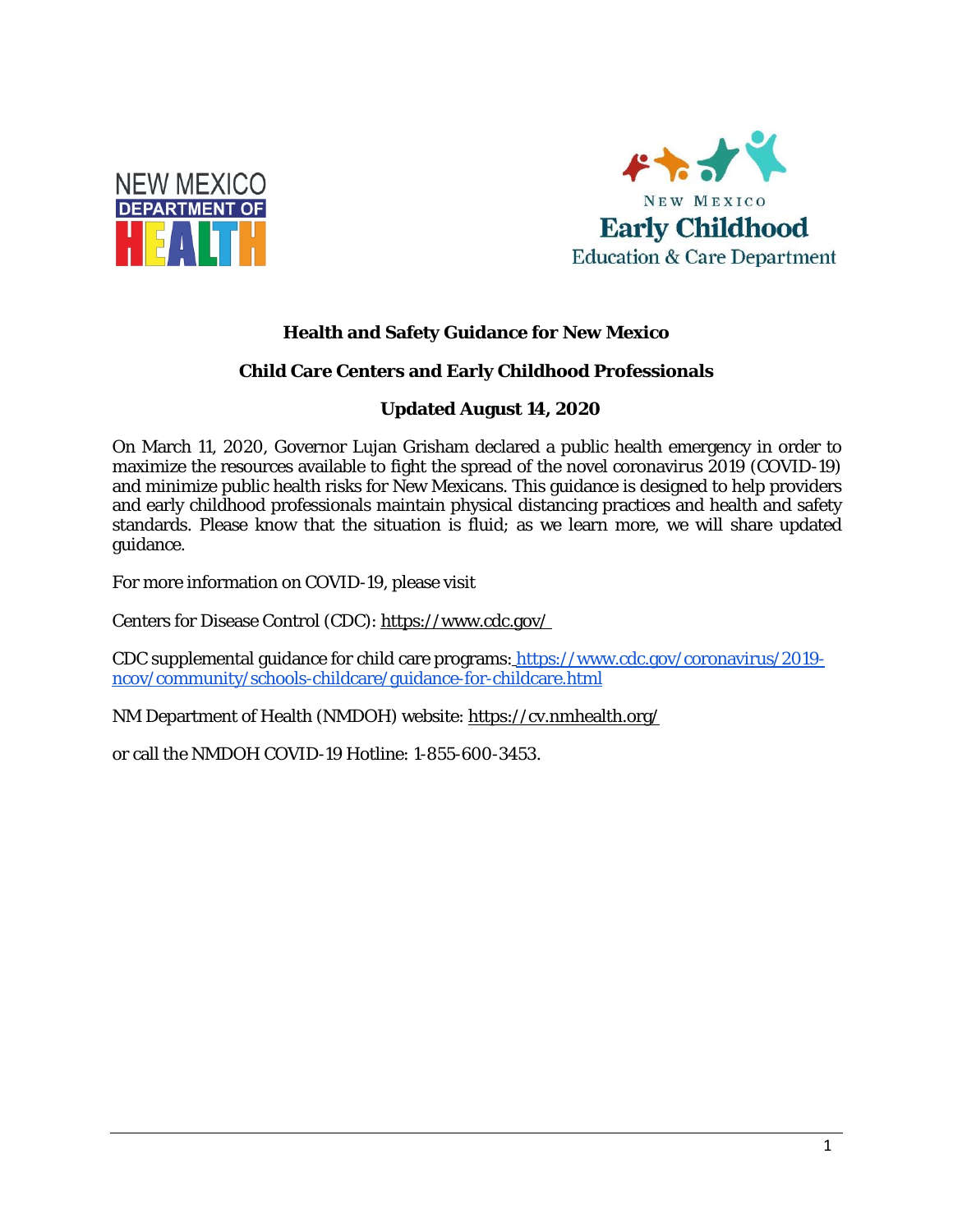## **TABLE OF CONTENTS**

| <b>Executive Summary: COVID-Safe Practices</b>                                       |                |
|--------------------------------------------------------------------------------------|----------------|
| <b>How Does COVID-19 Spread?</b>                                                     | 7              |
| <b>Key Hygiene Practices</b>                                                         | $\overline{7}$ |
| Exclude Individuals From Your Center If Any Of The Following Are True                | 7              |
| <b>Arrival and Departure Procedures</b>                                              | 8              |
| <b>Health Screening At Entry</b>                                                     | 8              |
| <b>Daily Health Checks</b>                                                           | 9              |
| <b>Physical Distancing</b>                                                           | 9              |
| Hand-Washing                                                                         | 9              |
| <b>Clean And Sanitize Your Child Care Setting</b>                                    | 10             |
| <b>Face Coverings</b>                                                                | 10             |
| <b>Guidelines For Talking To Children About Health and Safety</b>                    | 12             |
| Communication                                                                        | 12             |
| Difference Between Quarantine and Isolation                                          | 13             |
| Steps To Take If A Child, Parent Or Staff Member Develops COVID-19 Or Symptoms       | 13             |
| Cleaning and Disinfecting Surfaces If You Have A Person Who is Sick At Your Facility | 14             |
| Recommendations For Cleaning Staff If You Have A Person Who Is Sick At Your Facility | 14             |
| Review, Update, And Implement Emergency Preparedness Plans                           | 15             |
| <b>Changes In Business Operations And Practices</b>                                  | 15             |
| Documentation                                                                        | 15             |
| <b>Testing Requirements</b>                                                          | 16             |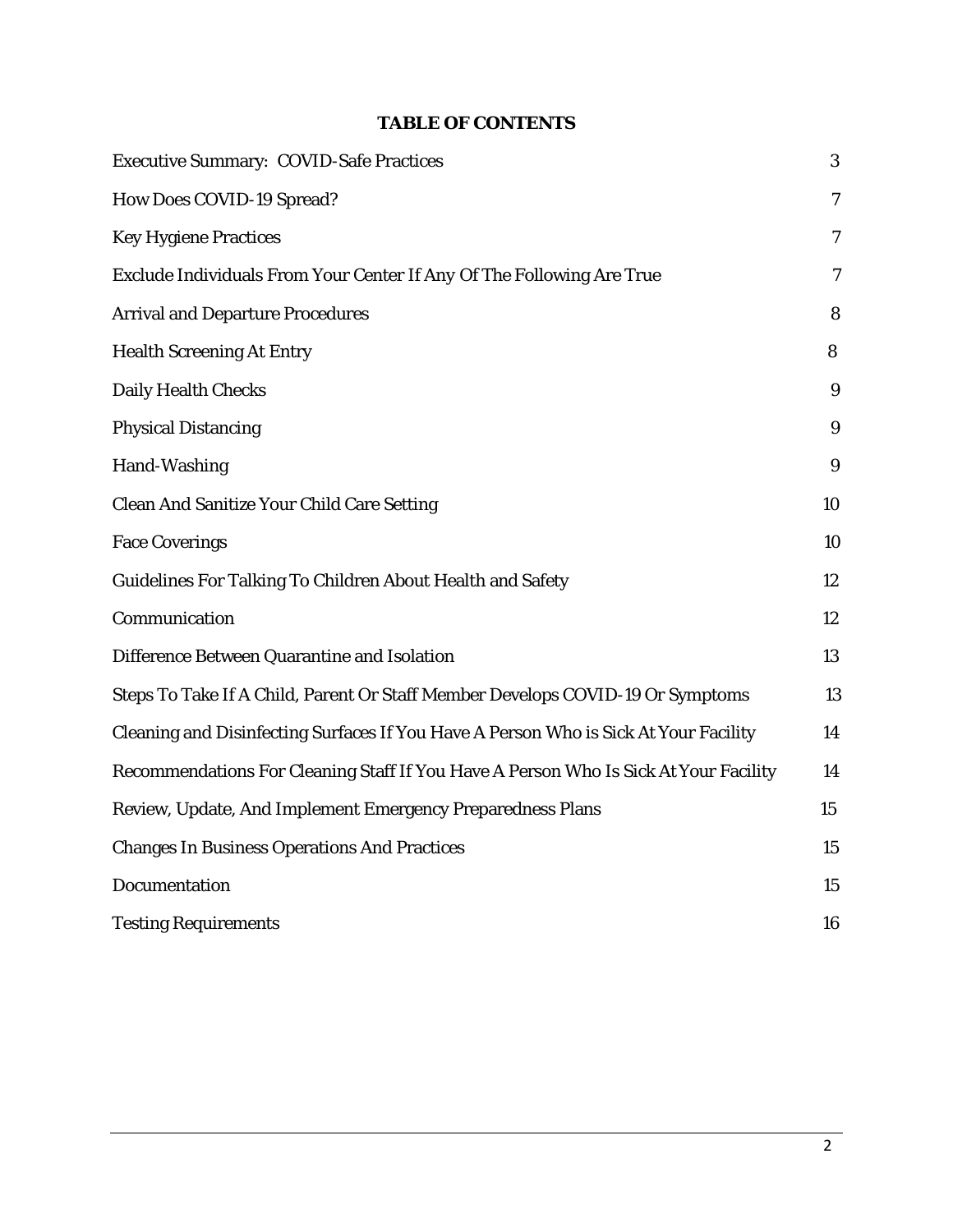# **Executive Summary**

# **COVID-Safe Practices for Early Care and Education Facilities**

#### **The COVID-Safe practices outlined in this document are REQUIRED for all licensed and registered child care facilities. Families and staff must be informed about - and adhere - to these requirements.**

Facilities must also adhere to the Required COVID-Safe Practices for All Employers in [All](https://indd.adobe.com/view/3f732e94-0164-424d-9ac6-a0ace27e70c8)  [Together New](https://indd.adobe.com/view/3f732e94-0164-424d-9ac6-a0ace27e70c8) [Mexico COVID Safe Practices for Individuals and Employers](https://indd.adobe.com/view/3f732e94-0164-424d-9ac6-a0ace27e70c8) (p. 9).

### *Healthy Hygiene requirements*

- Take temperatures and check symptoms for staff and children upon entry each day and any person entering the building. Individuals with a temperature above 100.4  $F$  (38 C) or with COVID 19-related symptoms, or who report someone in the household as having COVID-19-related symptoms or a positive test for COVID-19, must be excluded from the program. Implement screenings safely and respectfully. Maintain confidentiality.
- Every day, a trained staff member should conduct a health check of each child; this check must include the child's physical and social-emotional well-being.
- Practice frequent handwashing with soap and water for at least 20 seconds. Require handwashing upon arriving at the center, when entering the classroom, before meals or snacks, after outside time, before and after diapering, after going to the bathroom, and prior to leaving for home.
- Help young children to ensure they are washing their hands effectively. Supervise children when they use hand sanitizer to prevent ingestion.
- If soap and water are not readily available, using an alcohol-based hand sanitizer with at least 60 percent alcohol.
- Have adequate supplies to support healthy hygiene behaviors, including soap, hand sanitizer with at least 60 percent alcohol (for staff and older children who can safely use hand sanitizer), tissues, and no-touch trash cans.
- Cloth face masks of appropriate size are required for everyone in a child care facility that is three years of age or older. Masks should fully cover the nose and mouth without gaps and stay in place without needing adjustments. Children should not wear masks during nap time or when eating and drinking.
	- **Exceptions:** Cloth face masks should *not* be placed on children under 3 yearsof age - nor on anyone who has trouble breathing or is unconscious, incapacitated, or otherwise unable to remove the cover without assistance.
	- **Notes**: Children between the ages of 3 and 5 who are wearing masks must be supervised. Teachers should use their professional judgment in deciding when, how and for how long to remove a mask if it is creating discomfort or resulting in a child touching their face frequently. If a child cannot remove the mask on their own, without assistance, even if they are over the age of 3, they should not wear a mask. As always, providers should be aware of choking risks due to masks with ties.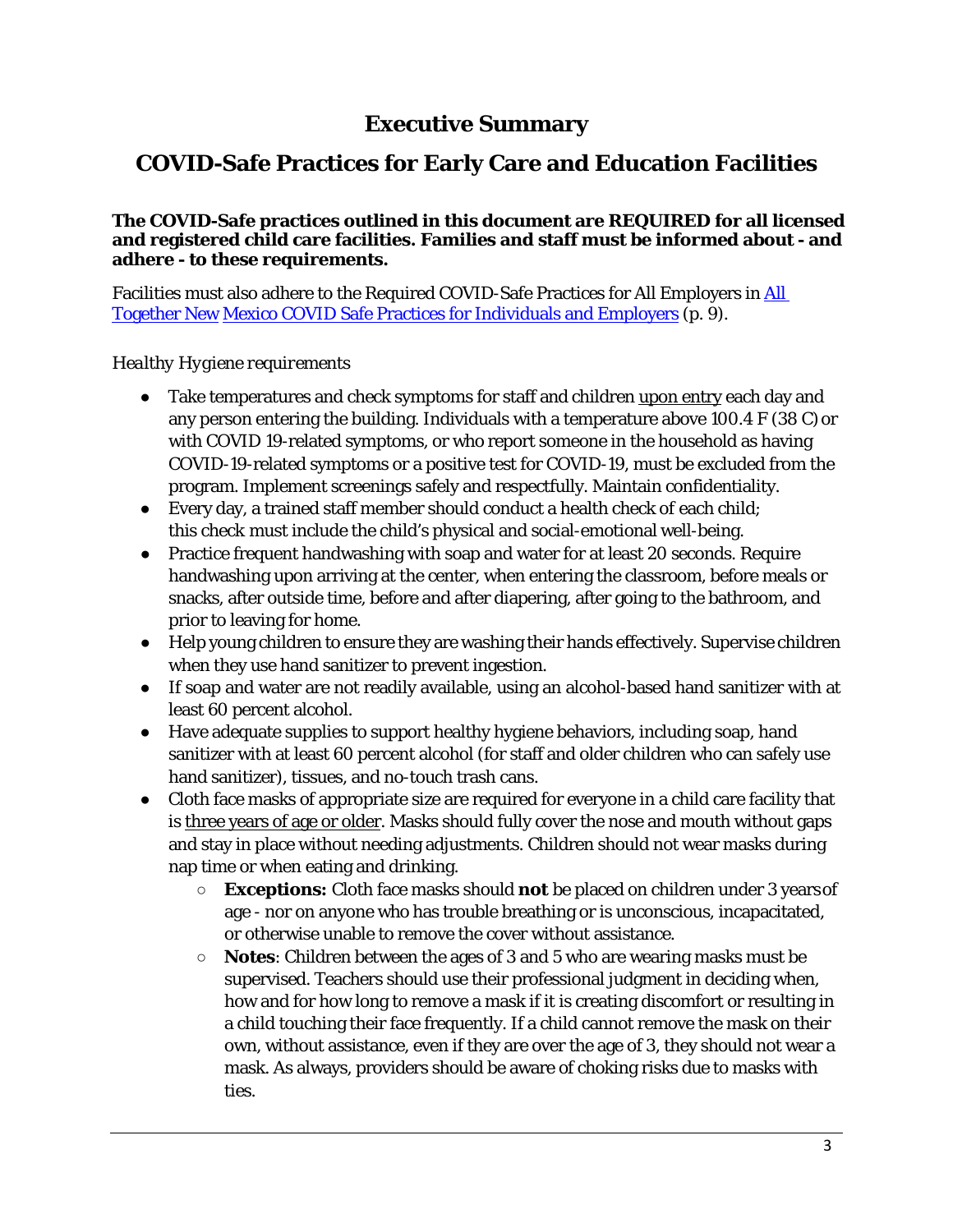### *Ensure Physical Distancing*

• Depending on licensed capacity, licensed centers are allowed a maximum group size and child-to-teacher ratios, for children aged six weeks through four years, that aligns with the group size and ratio requirements of New Mexico's FOUR STAR FOCUS-Tiered Quality Rating and Improvement System (TQRIS). Please note: FIVE STAR programs must continue to follow the FIVE STAR FOCUS TQRIS group size and ratio to maintain their FIVE STAR status.

| <b>FOUR STAR FOCUS-TQRIS GROUP SIZE AND RATIO</b> |                   |                      |  |
|---------------------------------------------------|-------------------|----------------------|--|
| <b>Age of Children</b>                            | <b>Group Size</b> | <b>Child/Teacher</b> |  |
|                                                   |                   | <b>Ratio</b>         |  |
| <b>6</b> weeks to 24 months                       |                   | 5:1                  |  |
| 24-36 months                                      | 16                | 8:1                  |  |
| Age 3                                             | 20                | 10:1                 |  |
| $00-4$                                            |                   | $1() \cdot 1$        |  |

- Group size for school-age children must not exceed 20 children with a child-to-teacher ratio of 10:1.
- Stagger drop-off and pick-up times. Develop a plan to hand off children to families outside, at the door, or in the foyer.
- Limit non-essential visitors and ban volunteers. Breastfeeding mothers and other essential visitors, such as therapists, must be screened for symptoms prior to entering, wear masks, and perform proper hand hygiene.
- From drop-off to pick-up, children must remain in the same group with the samestaff each week. Every enrolled child should be assigned to a group, including children who attend part-time and new enrollees. Children from different groups should not be combined even when attendance is low, including at the beginning and end of the day.
- In order to limit the number of people that individuals are exposed to, adequate staff must be assigned to each group to ensure child-to-teacher ratios are maintained during breaks, lunches and before and after care; these staff can also provide support with additionalcleaning and sanitizing. Child-teacher ratios must always be maintained to ensure safety, supervision and positive interactions.
- Children should practice physical distancing (6 feet), where possible, andteachers should implement distancing systems, as practicable, while learning.
- If more than one group is in a room, ensure there is a physical barrier (e.g. low shelves, temporary walls no higher than 4 ft., safely-placed cabinets, room dividers etc.) to keep groups physically separated.
- Children should be placed six feet apart for naps, if possible. Mats should be placed headto-toe.
- Stagger outdoor time.

## *Intensify cleaning, disinfection, and ventilation*

● Clean and disinfect frequently-touched surfaces at least daily (e.g, door handles,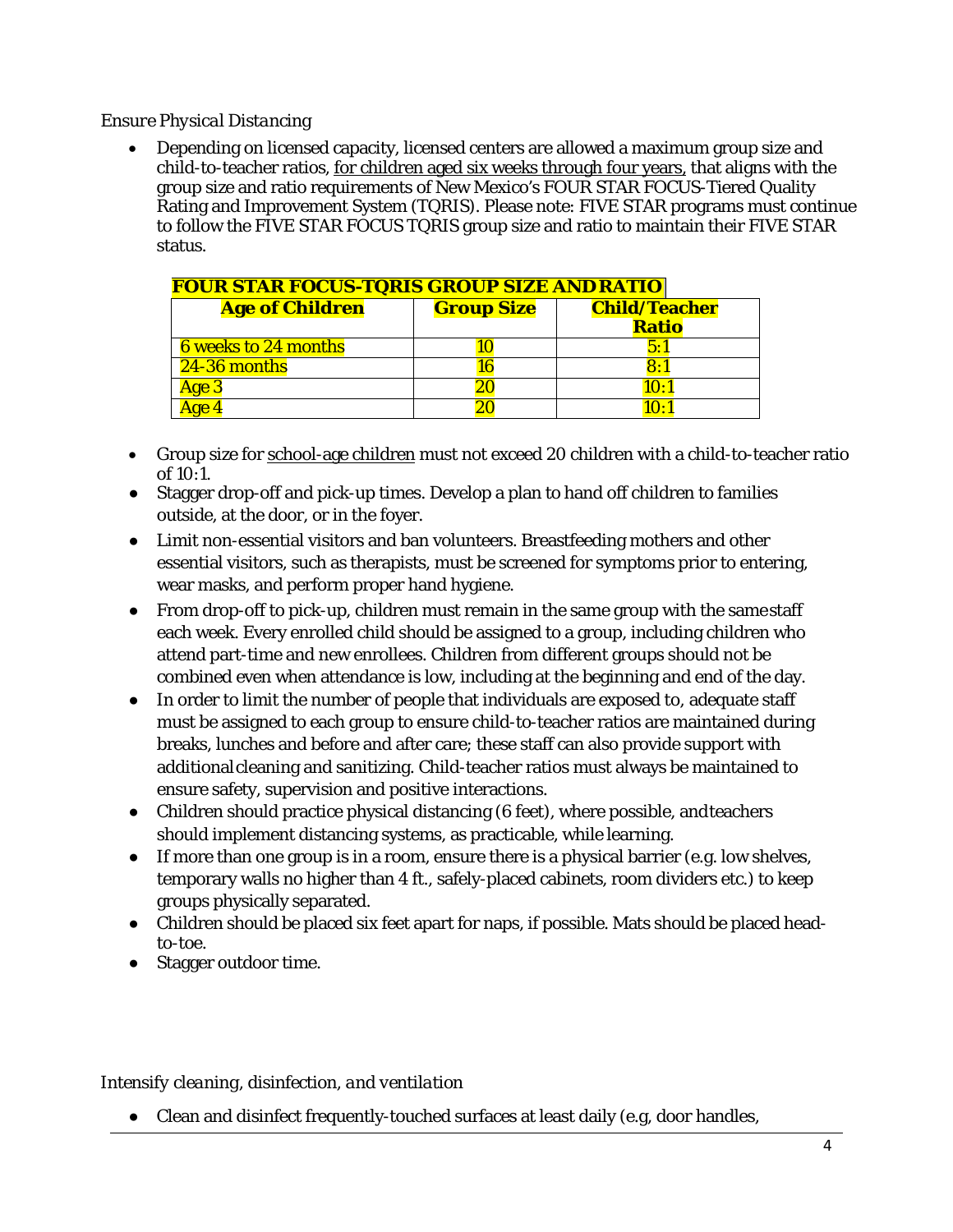sink handles, drinking fountains).

● Windows should be kept open when possible. Ensure ventilation systems operate properly and increase circulation of outdoor air as much as possible by opening windows, using fans, or other methods. Do notopen windows without screens if they pose a safety or health risk (e.g, allowing pollens in or exacerbating asthma symptoms) to children using the facility.

## *Limit sharing*

- Children in each group must have access to all interest areas (e.g, art, writing, manipulatives, blocks, science, literacy, dramatic play) within their designated group space. Ensure that enough supplies and materials are present in each group to limit the need for sharing of materials between children.
- Eliminate family-style meals; have employees (not children) handle utensils. Wear gloves when serving children. Plate each child's meal.
- $\bullet$  Meals must be served in the classroom. If spaces such as cafeterias need to be used as with licensed out of school time programs – stagger use and disinfect between use. Maintain same groups of students and adults during mealtimes.
- Keep each child's belongings separated from others' and in individually labeled containers or cubbies.

## *Train all staff*

- Provide training to all staff specific to all issues in the CDC and NM Guidance on Health and Safety Practices.
- Provide training and guidance on appropriate use of Personal Protective Equipment including how to put it on, remove it and dispose of it.

## *Plan for when a staff member, child or essential visitor becomes sick*

- Use the [COVID-19 Safety Planning Protocol for Licensed Child Care Facilities](https://www.newmexicokids.org/coronavirus/health.php) document to ensure that your program has a clear plan to reduce COVID-related risk.
- Establish a clear plan and a protocol to isolate staff and children who have symptoms.
- Close off areas used by a sick person and do not use before cleaning and disinfection. Wait 24 hours before you clean and disinfect. If it isnot possible to wait 24 hours, wait as long as possible. Ensure safe and correct application of disinfectants and keep disinfectant products away from children.
- Wear appropriate PPE when cleaning the facility when there has been a sick staff person or child and then safely wash or dispose of gowns and gloves.
- Require staff who show any symptoms or signs of sickness to stay home.
- Provide a child or staff member who is sick with the information found on this CDC [COVID-19 handout.](https://www.cdc.gov/coronavirus/2019-ncov/downloads/community/schools-childcare/COVID19-k-12-school-posters-stay-home-when-sick.pdf) Children who become sick should be picked up immediately. Children and staff members with COVID symptoms should be tested. If children or staff test positive, they must isolate at home for 10 days from the date of the test and be feverfree for three days before returning to the program
- If a staff member or child contracts COVID-19, notify the New Mexico Department of Health at 1 (505) 827-0006 so contact tracing can begin. Notify staff and families about potential risk of exposure and provide information on next steps.
- Children or staff who have been in "close contact" (closer than 6 feet for 3 minutes) with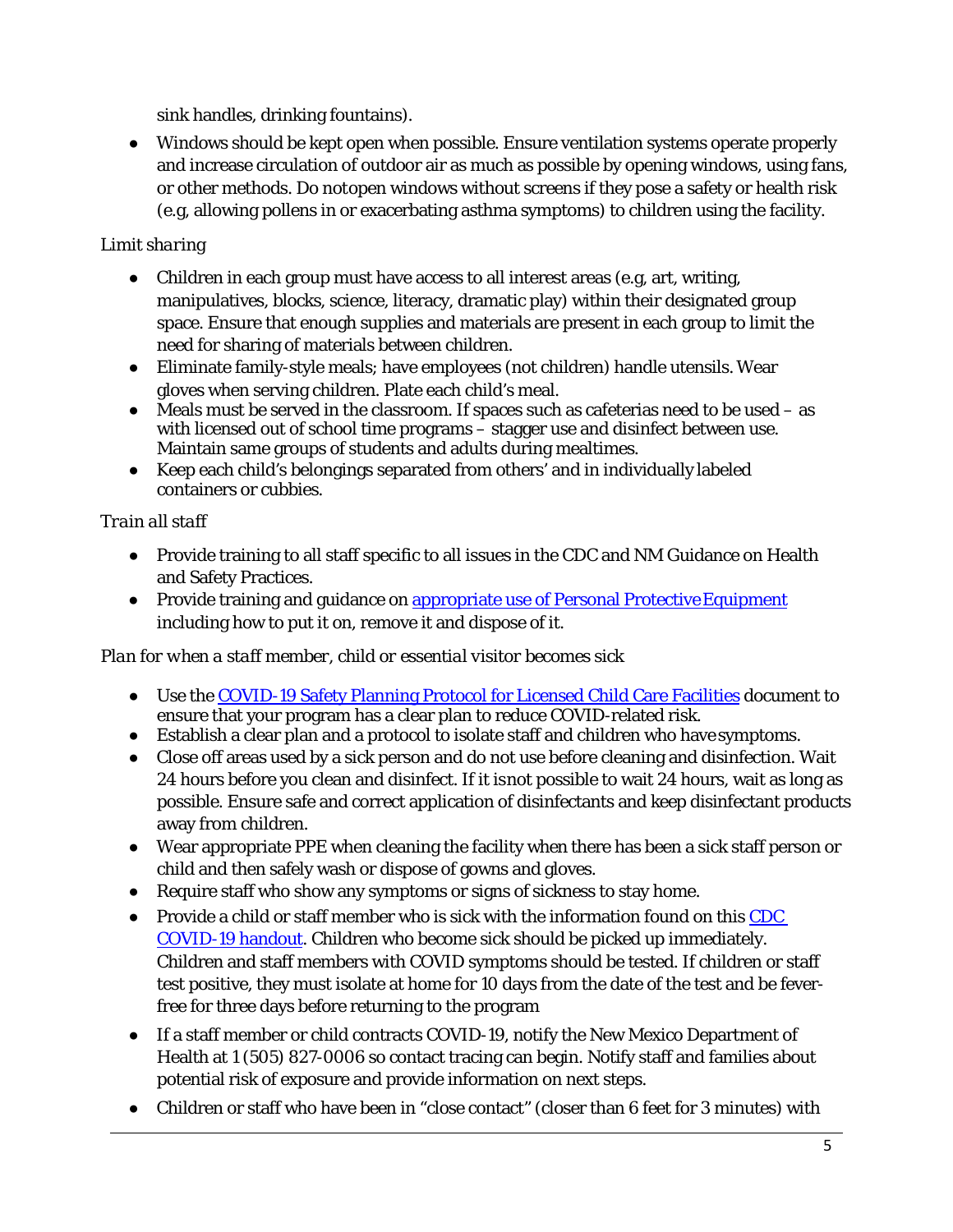someone who is COVID-19-positive must be tested and quarantine for 14 days from their last date of close contact.

• Individuals who test positive for COVID-19 should follow instructions from NMDOH and meet CDC criteria to discontinue isolation before returning.

## *Rapid Response Protocol*

- Refer to the Rapid Response to a Positive COVID-19 Case in an Early Care and Education [Facility](https://www.newmexicokids.org/coronavirus/health.php) document for requirements on reporting and responding to a positive COVID-19 case.
- Five ways a COVID-19 positive case may be identified in a child care facility:
	- o Testing by DOH at an assigned facility
	- o Report by a parent/guardian that their child has tested positive
	- o Employee or child develops symptoms
	- o Employee is tested at a public testing site and reports to director
	- o Complaint received through the child care complaint hotline

## *Maintain Healthy Operations*

- Monitor absenteeism to identify any trends in employee or child absences due to illness.
- Maintain a roster of trained back-up staff in order to maintain sufficient staffing levels.
- Designate a staff person to be responsible for responding to COVID-19 concerns.
- Create a communication system for staff and families for self-reporting of symptoms and notification of exposures.

## *Transportation*

- All transportation personnel must meet the staff requirements for training, testing and PPE.
- Maintain as much distance as possible between passengers (e.g, leaving a minimum of one empty space between each child). This includes car seats, boosters and other appropriate safety restraining systems. If children are siblings, they may sit together.
- All passengers over the age of three must wear a mask (with exceptions as detailed in the "Face Coverings" section of this document).
- Avoid using the recirculated air option of the car's ventilation system during passenger transport; use the car's vents to bring in fresh outside air and/or lower the vehicle's windows.
- [Clean and disinfect](https://www.cdc.gov/coronavirus/2019-ncov/prevent-getting-sick/disinfecting-your-home.html) frequently touched surfaces regularly (e.g, the steering wheel, gear shift, door frame/handles, windows, radio/temperature dials, and seatbelt buckles).
- If surfaces are visibly dirty, they should be cleaned with detergent or soap and water prior to disinfection.
- Carry cleaning and disinfectant spray or disposable wipes, gloves and disposable trash bags with you in your vehicle.

## **Best Practices**

● Incorporate additional time outside.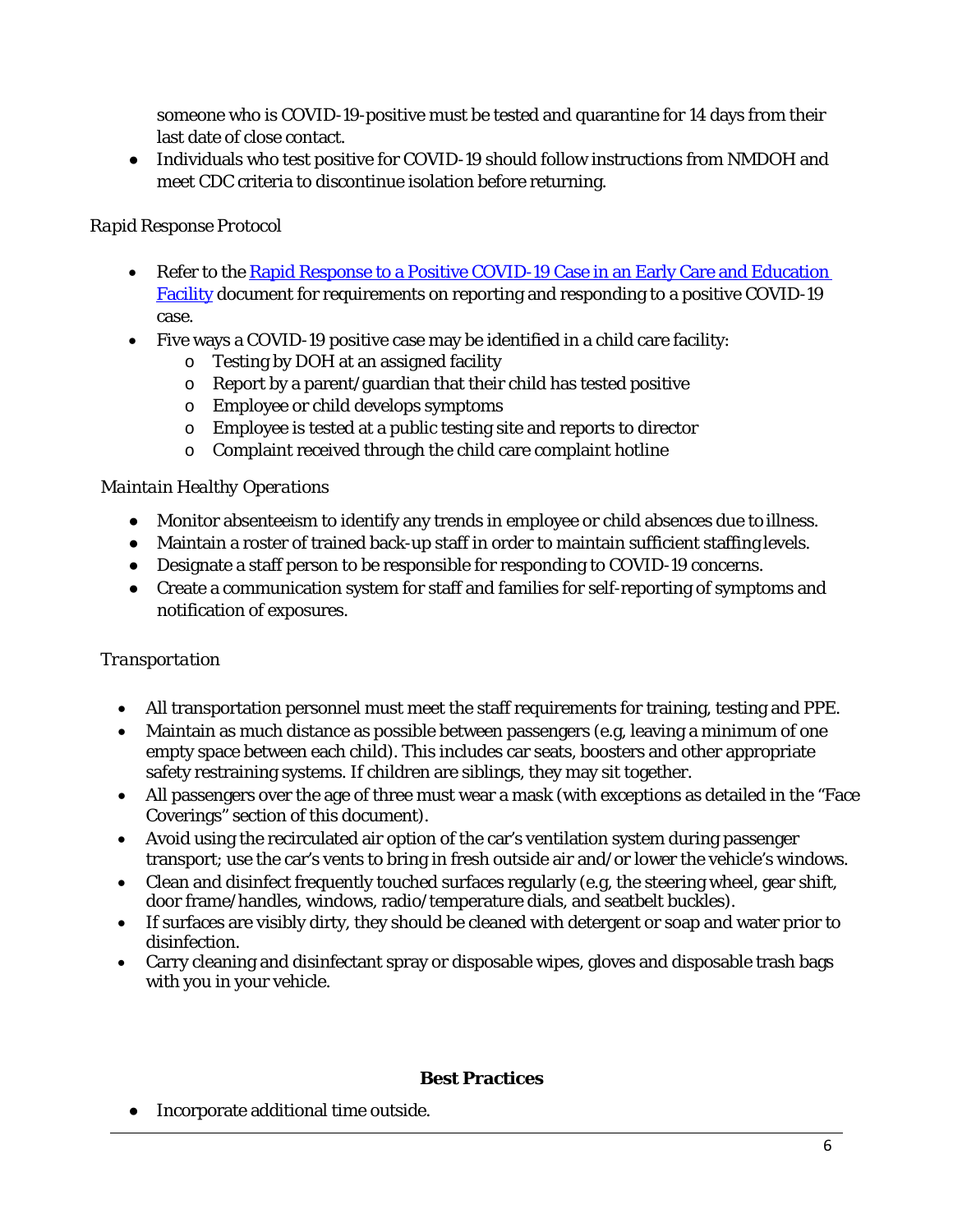- Social-emotional needs of children must be taken into consideration, and teachers' knowledge and judgment should be used to allow social interactions while keeping children safe. Teachers should assist children with turn-taking, sharing, and safety.
- Have substitutes available in case staff need to be excluded due to illness or other reasons. Substitutes must meet the licensing requirements for background checks and must be tested for COVID-19 prior to working in the facility.
- Communicate to families and staff about staying home when they are sick.
- Educate families about COVID-19 symptoms, taking temperature, and exclusion policies. Update emergency contact information.
- Place posters describing handwashing steps near sinks. Developmentally appropriate posters in multiple languages ar[e available from](https://www.cdc.gov/handwashing/posters.html) CDC.
- Provide clear, reassuring guidance to children.
- Keep siblings together in the same group, if possible.
- Reduce the use of trays during mealtime. Avoid sharing of food, drinks and utensils.
- Serve meals and snacksin the classroom to avoid congregating in large groups. If spaces such as cafeterias need to be used, stagger use and disinfect between use. Maintain same groups of students and adults during mealtimes.
- Ensure adequate supplies to minimize sharing of high touch materials (art supplies, sports equipment, etc.). Assign equipment to a single individual or limit use of supplies and equipment by one group of children at a time, and clean and disinfect betweenuse.
- Establish and continue communication with local and state authorities to determine current mitigation levels in your community. Check state and local healthdepartment notices daily about transmission in your area and adjust operations accordingly.
- For more information and resources visit: https://cv.nmhealth.org/.

## **How Does COVID-19 Spread?**

<span id="page-6-0"></span>The virus is transmitted mainly via respiratory droplets from an infected person (through talking, sneezing, or coughing). The virus can also remain viable on some surfaces for hours to days.

## **Key Hygiene Practices**

- <span id="page-6-1"></span>1. Wash your hands often with soap and water for at least 20 seconds.
- 2. Use hand sanitizer that contains at least 60 percent alcohol.
- 3. Avoid touching your eyes, nose and mouth.
- 4. Wear cloth face coverings (please see "Face Coverings" section below for important exceptions).
- 5. Cover your cough or sneeze with a tissue, throw the tissue in the trash, and wash hands thoroughly.
- <span id="page-6-2"></span>6. Discontinue toothbrushing in child care facilities.

## **Exclude Individuals From Your Center If** *Any* **Of The Following Are True**

- 1. They have experienced symptoms of a respiratory illness in the last 14 days.
- 2. They have been in contact with someone confirmed to have COVID-19 in the last 14 days.
- 3. They have traveled out of state in the last 14 days. Please see **executive order** for exceptions. (Note: it is important to understand what the order does and doesn't allow. If, for example, you must travel to Texas for a medical appointment, you do not have license to go shopping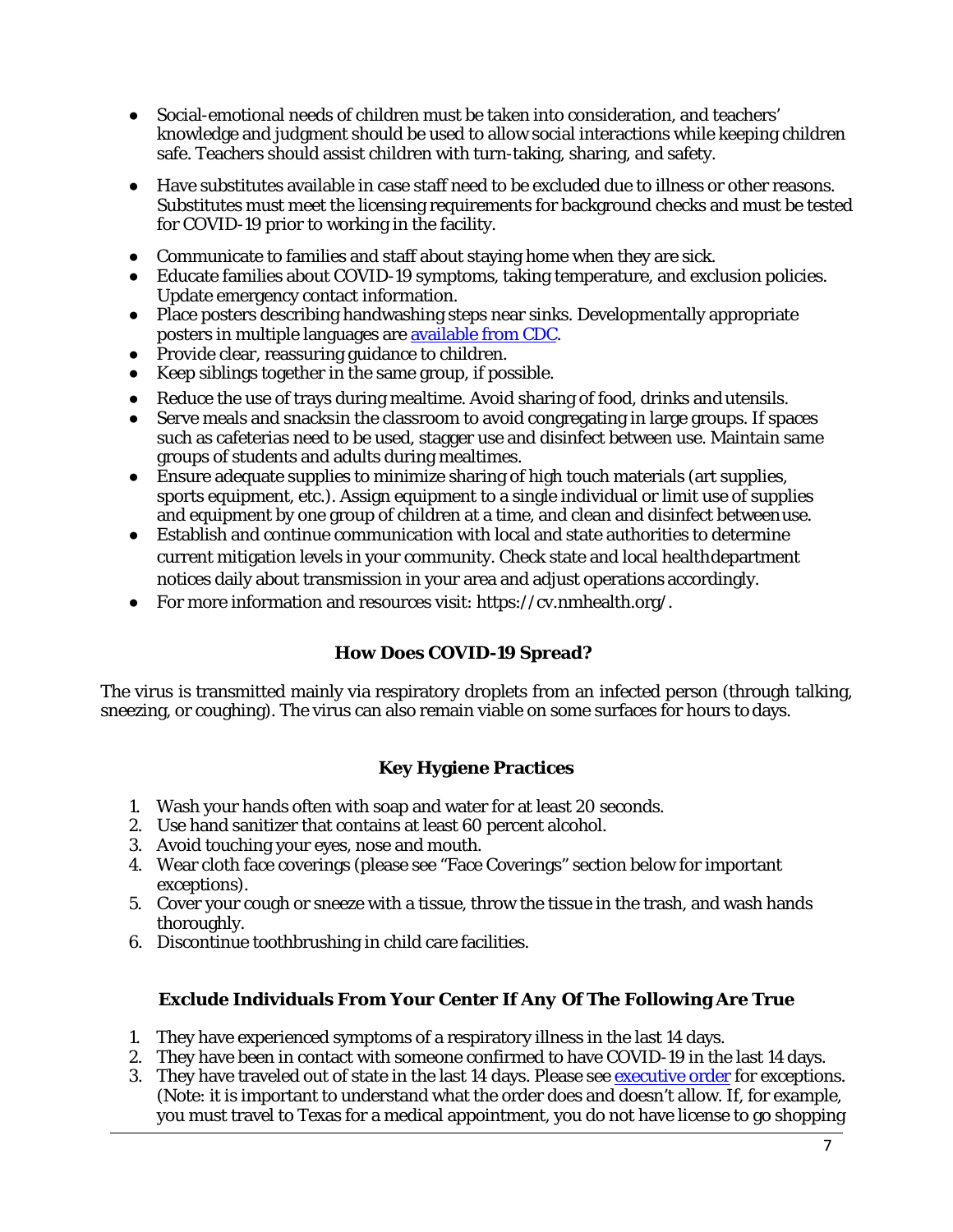or eat in a restaurant. You should travel to your medical appointment and then drive straight home.)

**Note**: Individuals in high-risk groups should be informed that the safest thing to do is to stay home. Higher-risk groups include people who are older, pregnant, or who have underlying health conditions, including those with compromised immune systems or respiratory conditions like severe asthma.

Children at high risk, such as those with compromised immune systems or respiratory conditions like severe asthma, should stay home unless they have written clearance from their doctor.

## **Arrival and Departure Procedures**

- <span id="page-7-0"></span>1. Limit the number of people who enter your child care facility. Limit non-essential visitors and ban volunteers. Breastfeeding mothers should be provided access. Breastfeeding mothers must be screened for symptoms prior to entering, wear masks, and perform proper hand hygiene.
- 2. Develop a plan to hand off children to families outside, at the door, or in the foyer.
- 3. If a parent or another person in the household is sick with COVID symptoms, the child should not be admitted to the program. The child should return home with the parent and the person with symptoms should be referred for testing. If this person refuses testing, DOH may determine that the child must quarantine for 14 days. If the sick person tests positive, then the whole family will receive instructions from DOH on quarantine.
- 4. Stagger drop-off and pick-up times for each small group to avoid large numbers of people congregating outside or in front of the facility. Establish markers at pick-up and drop-off at least six feet apart. Establish one-way routes at pick-up and drop-off wherever possible.
- 5. Wash hands or use hand sanitizer before and after signing in and out. Do not share pens or pencils. (Parents should use their own pen or pencil when signing in.)
- <span id="page-7-1"></span>6. If check-in is electronic, provide alcohol wipes and frequently clean the screens or keyboards.

## **Health Screening At Entry**

- 1. When conducting health screenings, staff should wear PPE. The combination of a face shield and a face covering (surgical mask - or if that's not available, cloth) is most protective. A face covering alone does not provide eye coverage, so if face shields are not available, staff should use a face mask (surgical or cloth) plus eye protection/goggles.
- 2. Take temperatures and check symptoms for staff and children upon entry each day and any person entering the building. Individuals with a temperature above 100.4 F (38 C) or with COVID 19-related symptoms, or who report someone in the household as having COVID-19 related symptoms or a positive test for COVID-19, must be excluded from the program.
- 3. Ask if medications were used to lower the child's temperature and if there are any household members with COVID-19.
- 4. Ifthermometers are not available, ask the caregiver to fill out and sign a form that reports their child's temperature as taken at home (or affirming the child does not have a fever) and any symptoms.

Examples of Screening Methods: [https://www.cdc.gov/coronavirus/2019](https://www.cdc.gov/coronavirus/2019-ncov/community/schools-childcare/guidance-for-childcare.html#SocialDistancing) [ncov/community/schools-childcare/guidance-for-childcare.html#SocialDistancing](https://www.cdc.gov/coronavirus/2019-ncov/community/schools-childcare/guidance-for-childcare.html#SocialDistancing)

## **Daily Health Checks**

<span id="page-7-2"></span>1. Every day, a trained staff member should conduct a health check of each child that includes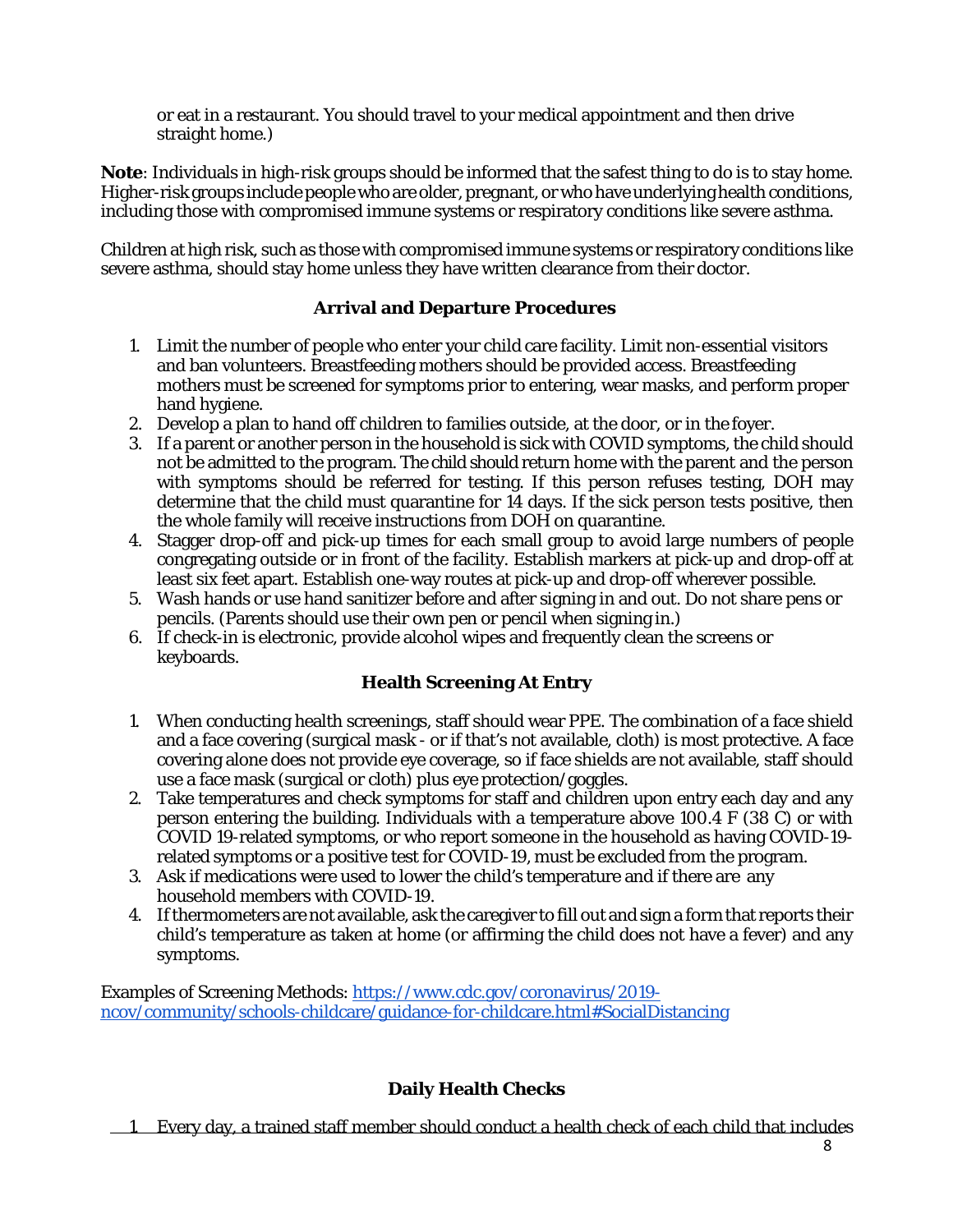social-emotional wellbeing. This health check should be conducted as soon as possible after the child enters the child care facility and whenever a change in the child's behavior or appearance is noted.

- 2. The caregiver/teacher should gain information necessary to complete the daily health check by direct observation of the child, by querying the parent/guardian, and, where applicable, by conversation with the child.
- 3. Daily health checks seek to identify potential concerns about a child's health, including socialemotional wellbeing and any recent illness or injury to the child or within the family.

## **Physical Distancing**

- <span id="page-8-0"></span>1. Avoid getting close to babies' and toddlers' faces when holding them.
- 2. Children should practice physical distancing (6 feet), where possible, andteachers should implement distancing systems, as practicable, while learning.
- 3. Do not mix or combine groups. Maintain the same groups from day to day and week to week, even at times of low attendance like the beginning or end of the day.
- 4. Stagger outdoor time.
- 5. Incorporate additional outside time if possible.
- 6. Avoid gathering in larger groups for any reason. Increase the distance between children during table work. Minimize the time children stand in line.
- 7. Plan activities that do not require close physical contact between children. Do not use water or sand/sensory tables.
- 8. Limit item sharing. If items are being shared, remind children not to touch their faces and wash their hands after using these items.
- 9. Open windows frequently (as long as this can be done safely). Adjust the HVAC system to allow for more fresh air to enter the program space. Ensure ventilation systems operate properly and increase circulation of outdoor air as much as possible by opening windows, using fans, or other methods. Do not open windows without screens if they pose a safety or health risk (e.g, allowing pollens in or exacerbating asthma symptoms) to children using the facility.

#### **Hand-Washing**

- <span id="page-8-1"></span>1. Practice frequent hand-washing with soap and water for at least 20 seconds, and require hand-washing upon arriving at the center, when entering the classroom, before meals or snacks, after outside time, before and after diapering, after going to the bathroom, and prior to leaving for home.
- 2. If soap and water are not readily available, using an alcohol-based hand sanitizer with at least 60 percent alcohol.
- 3. Help young children to ensure they are washing their hands effectively. Supervise children when they use hand sanitizer to prevent ingestion.
- 4. After assisting children with hand-washing, staff should also wash their hands.
- 5. Place [posters](https://www.cdc.gov/handwashing/posters.html) describing hand-washing steps near sinks. Developmentally appropriate posters in multiple languages are available from CDC.
- 6. Advise children, families, and staff to avoid touching their eyes, nose and mouth with unwashed hands.

Additional key times to wash hands include:

- 1. After blowing one's nose, coughing, or sneezing.
- 2. Before eating or preparing food.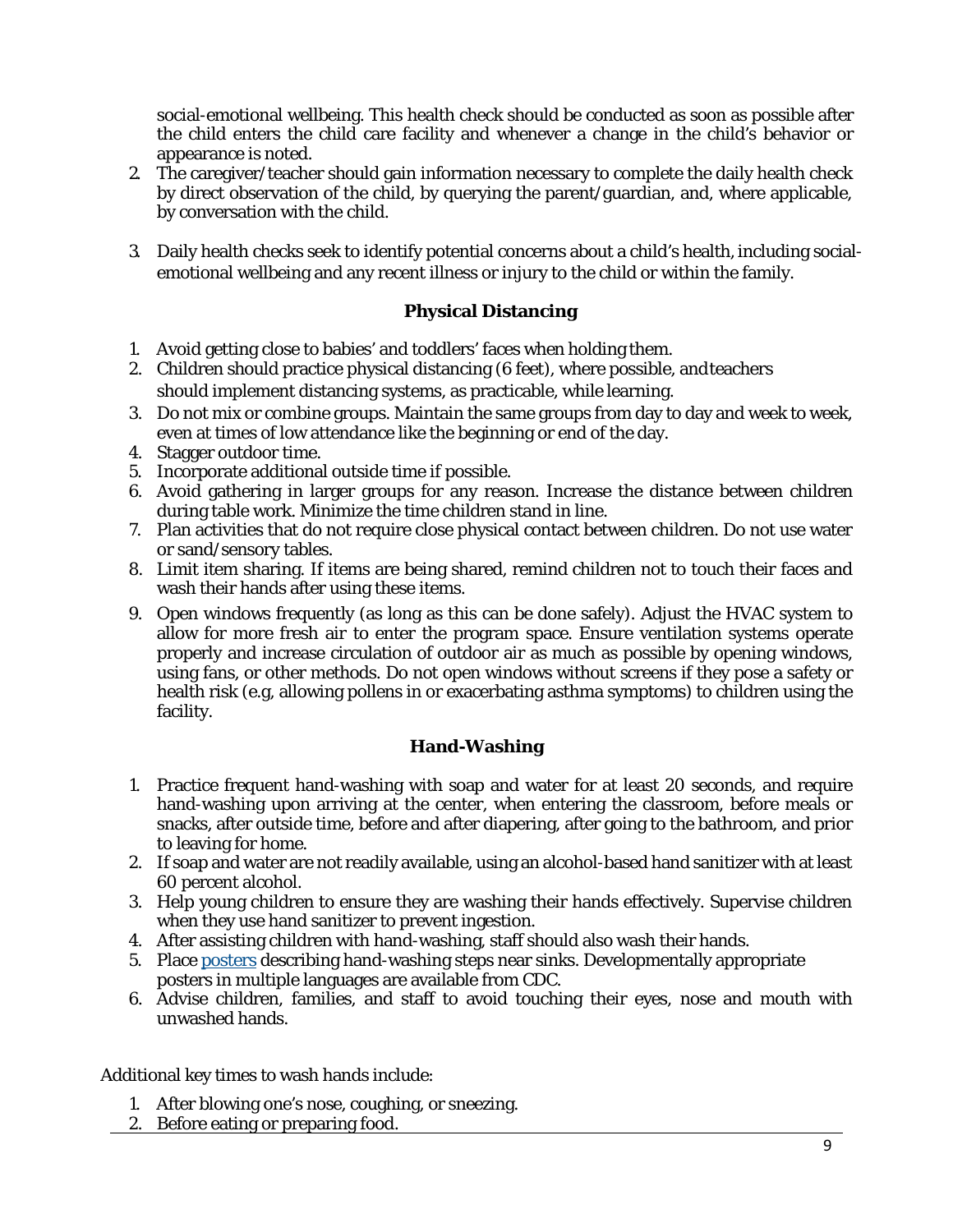- 3. After contact with animals or pets.
- <span id="page-9-0"></span>4. Before and after providing routine care for a child or other person who needs assistance.

### **Clean And Sanitize Your Child Care Setting**

- 1. Increase the frequency with which you clean toys, equipment, and surfaces, especially doorknobs, check-in counters, and restrooms.
- 2. Disinfect surfaces and objects that are touched often, including bathrooms, water coolers, desks, countertops, doorknobs, computer keyboards, hands‐on learning items, faucet handles, phones and toys.
- 3. Use alcohol wipes to clean keyboards and electronics. Wash hands after use.
- 4. Temporarily remove toys that are not easily cleanable (such as stuffed animals and pillows) and rotate the toys that are in use at any one time so that they can be adequately cleaned and sanitized.
- 5. If groups of children are moving from one area to another in shifts, cleaning measures must be completed prior to the new group entering.
- 6. If janitors are available, they should conduct disinfection, as they are trained to use disinfectants safely and effectively - and to clean up potentially infectious materials and body fluid spills (e.g, blood, vomit, feces, and urine). Surfaces must be thoroughly cleaned to remove all organic matter before a disinfectant is applied.
- 7. In the context of infection control, "deep" cleaning means cleaning surfaces with soap and water and then appropriately using disinfectants on high-touch surfaces. It is especially important to use proper gloves and personal protective equipment (PPE), good ventilation, and thoroughly air out the facility before children and other staff return. (Please see below for more on PPE.)

### **Face Coverings**

<span id="page-9-1"></span>Cloth face masks of appropriate size are required for everyone three years of age or older. This includes all children, staff, and families dropping off and picking up children. Masks should fully cover the nose and mouth without gaps and stay in place without needing adjustments.

**Note**: regular face shields are not a substitute for masks because they do not fit tightly around the mouth and they allow aerosols to go around the sides of the shield. They are designed to be worn WITH masks as an added layer of protection (mostly to protect the eyes).

#### **Permissible alternative**:

However, some face shields *do* have additional cloth pieces that come down around the neck. See the links below for visuals of two products that meet this requirement. (This is not an endorsement of any particular product.) These are suitable for staff; if they are to be used for children, they must be sized appropriately.

<https://buy.theclearmask.com/> <https://www.rapidresponseppe.com/>

**Exceptions:**Cloth face masks should *not* be placedon children under three years of age.Inaddition, masks should not be placed on anyone who has trouble breathing or is unconscious, incapacitated, or otherwise unable to remove the cover without assistance. Masks should not be used during meals and at naptime.

**Notes**: Children between the ages of 3 and 5 who are wearing masks must be supervised. Providers should use their best judgment about when to remove a mask if it is creating discomfort or resulting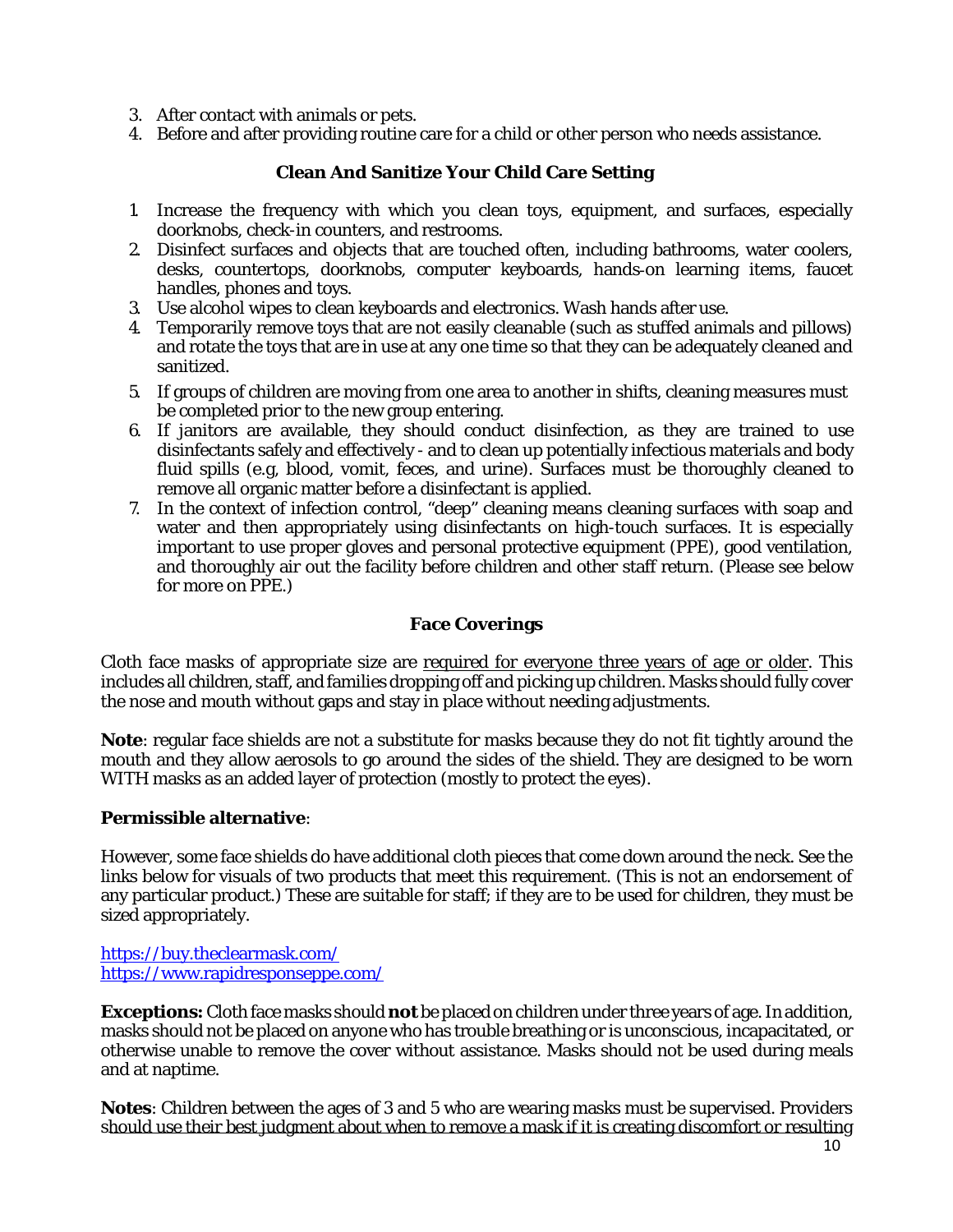in a child touching their face frequently. If a child cannot remove the mask without assistance, even if they are over the age of three, they should not wear a mask. As always, providers should be aware of choking risks due to masks with ties.

[Create strategies for teaching children mask use.](https://www.cdc.gov/coronavirus/2019-ncov/community/schools-childcare/cloth-face-cover.html) This can include setting aside spaces and times in which children can remove their masks for brief periods, if needed.

### *Cloth face coverings should:*

- 1. Fit snugly but comfortably against the side of the face.
- 2. Be secured with ties or ear loops.
- 3. Include multiple layers of fabric.
- 4. Allow for breathing without restriction.
- 5. Be able to be laundered and machine dried without damage or change to shape.

#### *Suggestions to help children become more comfortable with wearing a mask:*

- 1. Show children pictures of other children wearing masks.
- 2. Draw a mask on a favorite book character.
- 3. Discuss how masks help keep everyone healthy.

*Create and wear masks by following CDC guidance:* [https://www.cdc.gov/coronavirus/2019](https://www.cdc.gov/coronavirus/2019-ncov/prevent-getting-sick/diy-cloth-face-coverings.html) [ncov/prevent-getting-sick/diy-cloth-face-coverings.html](https://www.cdc.gov/coronavirus/2019-ncov/prevent-getting-sick/diy-cloth-face-coverings.html)

*Additional information about face coverings:*

- 1. Cloth masks do not provide adequate protection for others if a person has symptoms compatible with COVID-19. Ill children and staff members should stay home.
- 2. When staff conduct daily health checks, the combination of a face shield and a face covering (surgical mask - or if that's not available, cloth) is most protective. A face covering alone does not provide eye coverage, so if face shields are not available, staff should use a face mask (surgical or cloth) plus eye protection/goggles.
- 3. Be careful not to touch your eyes, nose, or mouth while putting on, wearing, or taking off cloth masks.
- 4. Wash your hands thoroughly before putting on the mask and after removing it.
- 5. Masks should be washed after each day of use and any time they become soiled. Have more than one mask or face covering available to allow time for washing and drying after each use.
- 6. Wearing cloth masks does not replace frequent hand-washing, physical distancing, and avoiding face-touching.
- 7. Cloth face masks should be removed completely during snack and meal times. Do not allow children to wear masks around their necks, as that may contaminate theirhands and face while they eat.
- 8. Masks should be removed during nap time.
- <span id="page-10-0"></span>9. When a mask is removed, it should be stored in a paper bag with the child's name on it.

#### **Guidelines For Talking To Children About Health and Safety**

*Teach children everyday actions to reduce the spread of germs.*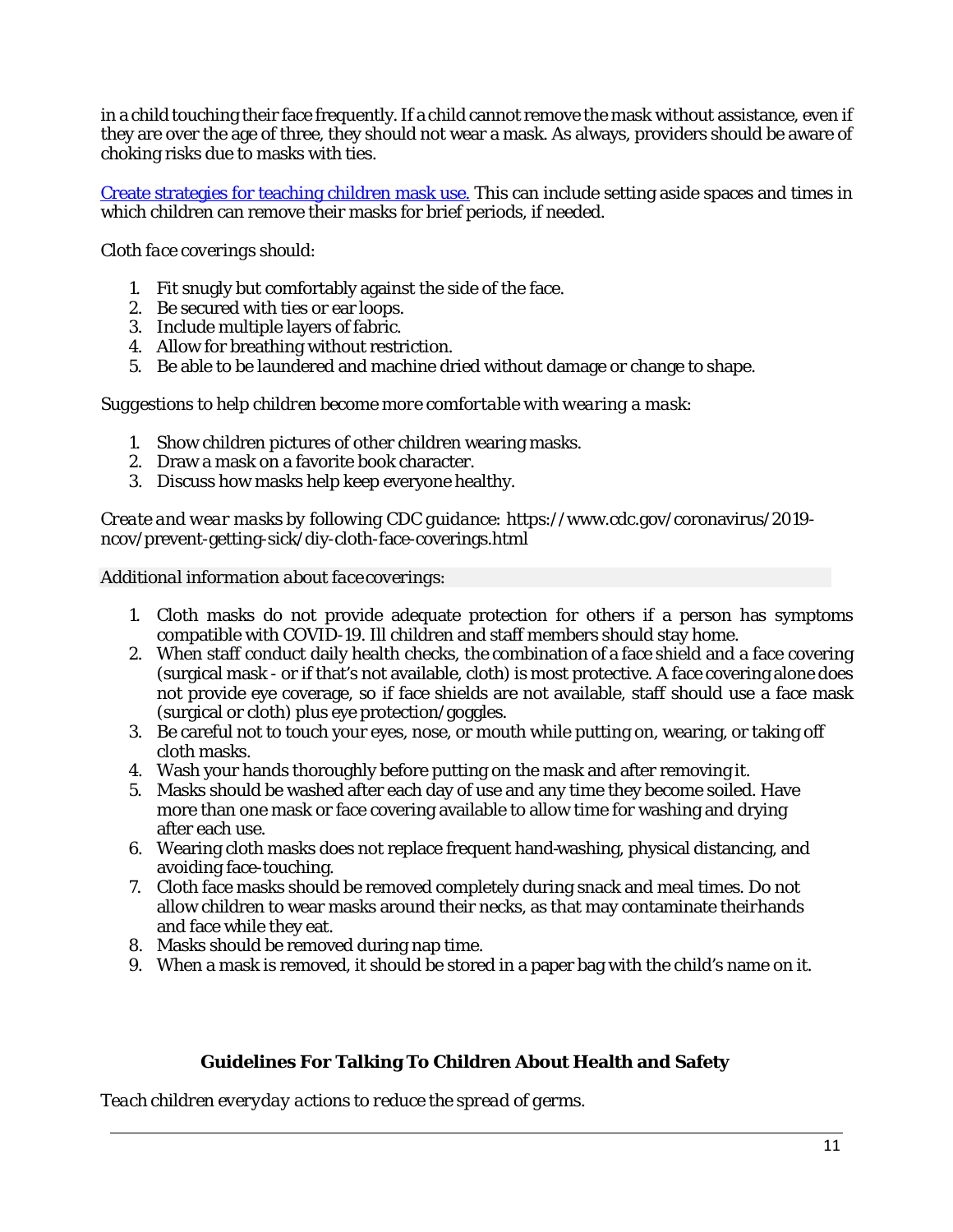- 1. Remind children to stay away from people who are coughing, sneezing or otherwise sick.
- 2. Discuss any new actions that may be taken to help protect children and school staff (e.g, increased handwashing, cancellation of events or activities).
- 3. Teach children to wash their hands with soap and water for at least 20 seconds, especially after blowing their nose, coughing, or sneezing; before and after going to the bathroom; and before eating or preparing food. Get children into a handwashing habit.
- 4. If soap and water are not available, teach children to use hand sanitizer. Supervise young children when they use hand sanitizer to prevent ingestion.

#### *Remain calm and reassuring.*

1. Remember that children will react to both what you say and how you say it.They will pick up cues from the conversations you have with them and others.

*Make yourself available to listen and to talk.*

1. Make time to talk. Be sure children know they can come to you when theyhave questions.

### *Avoid language that might blame others or lead to [stigma.](https://www.cdc.gov/coronavirus/2019-ncov/daily-life-coping/reducing-stigma.html)*

1. Remember that viruses can make anyone sick, regardless of a person's race orethnicity. Avoid making assumptions about who might have COVID-19.

### *Pay attention to what children see or hear on television, radio, or online.*

1. Consider reducing the amount of screen time focused on COVID-19. Too much information on this topic can lead to anxiety.

#### *Provide information that is honest and accurate.*

- 1. Give children information that is truthful and appropriate for their age anddevelopment.
- 2. Talk to children about how some stories on COVID-19 on the Internet and social media may be based on rumors and inaccurate information.

#### **Communication**

#### <span id="page-11-0"></span>*Communicate about COVID-19 with your staff.*

1. Share information about what is currently known about COVID-19 and your facility's preparedness plans. Communicate your expectations for modeling respiratory etiquette, staying home when sick, and supporting employees who need to take care of a sick family member.

*Communicate about COVID-19 with children and families. Provide updates about changes to your policies or operations, including use of masks and entry procedures.*

1. As much as possible, rely on indirect communication channels - letters, email, your facility's website or social media pages - and only communicate in-person when absolutely necessary (and then maintain a six-foot distance). Make sure to plan for language needs, including providing interpreters and translating materials.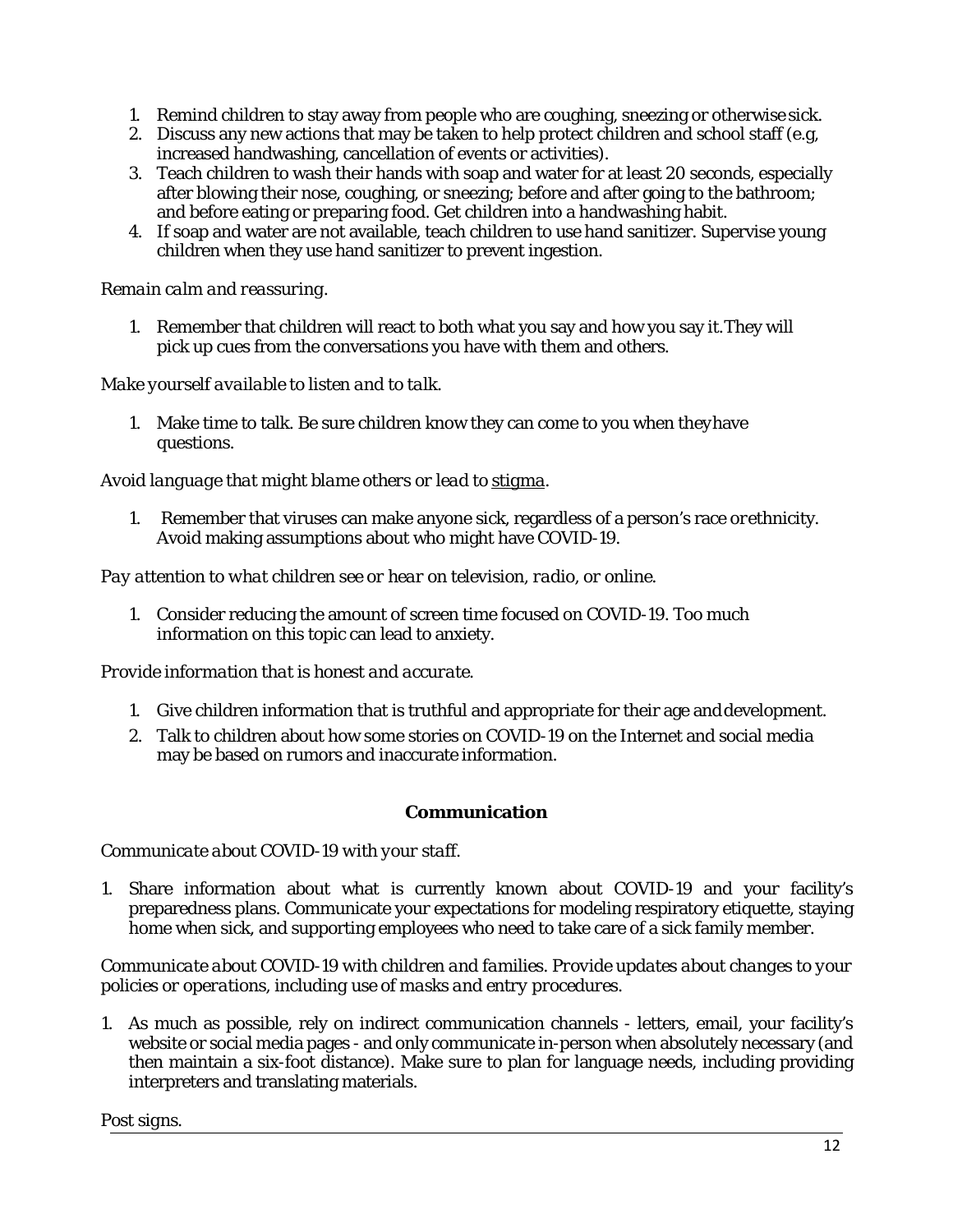1. [Signs should be prominently displayed,](https://www.cdc.gov/coronavirus/2019-ncov/communication/print-resources.html?Sort=Date%3A%3Adesc&Page=3) and they should remind staff, visitors, and students to perform hand hygiene, sneeze/cough into their elbow, put used tissues in a waste receptacle, and wash hands immediately after using tissues.

*Intentionally and persistently combat stigma.*

1. Misinformation about coronavirus and COVID-19 can create fear and hostility that hurts people and makes it harder to keep everyone healthy. We're stronger as a community when we stand together.

*Be clear: everyone should avoid close greetings like hugs or handshakes.*

#### **Difference Between Quarantine and Isolation**

Isolation and quarantine help protect the public by preventing exposure to people who have or may have a contagious disease. **Isolation separates sick people** with a contagious disease from people who are not sick. **Quarantine separates and restricts the movement of people who were exposed** to a contagious disease to see if they become sick. Post this [CDC poster](https://www.cdc.gov/coronavirus/2019-ncov/downloads/COVID-19-Quarantine-vs-Isolation.pdf) in a visible location for parents and staff.

#### <span id="page-12-0"></span>**Steps To Take If A Child, Parent Or Staff Member Develops COVID-19 Or Symptoms**

- 1. Staff or children with fever (100.4 F or higher) and cough or shortness of breath or at least two of the following symptoms:
	- a. fever
	- b. chills
	- c. repeated shaking with chills
	- d. muscle pain
	- e. headache
	- f. sore throat
	- g. new loss of taste of smell

should be excluded from child care facilities until diagnosis and referred for testing.

- 2. Children with a household member who has these symptoms, or who are known to have COVID-19, should quarantine for 14 days from their last date of contact with the positive case. This period may be prolonged if the child develops symptoms. Follow NMDOH instructions for quarantine/isolation.
- 3. If a child or staff member develops symptoms of COVID-19 (see list above) while at the facility, immediately separate the person from the well people until the ill person can leave the facility. Call the DOH Coronavirus Hotline at 1 (855) 600-3453.
- 4. If a child or employee tests positive for COVID-19, contact an NMDOH epidemiologist at 1 (505) 827-0006. (This line is open 24 hours per day, 7 days per week, 365 days per year.) A DOH epidemiologist will identify the close contacts who will need to quarantine. It is likely that members of the infected person's group would be considered close contacts.
- 5. Facilities with a confirmed case of COVID-19 will be closed temporarily for deep cleaning. The center should immediately air out the facility for 24 hours and then follow the guidance below on **Recommendations For Cleaning Staff If You Have A Person Who Is Sick At Your Facility** and **Cleaning and Disinfecting Surfaces If You Have A Person Who Is Sick**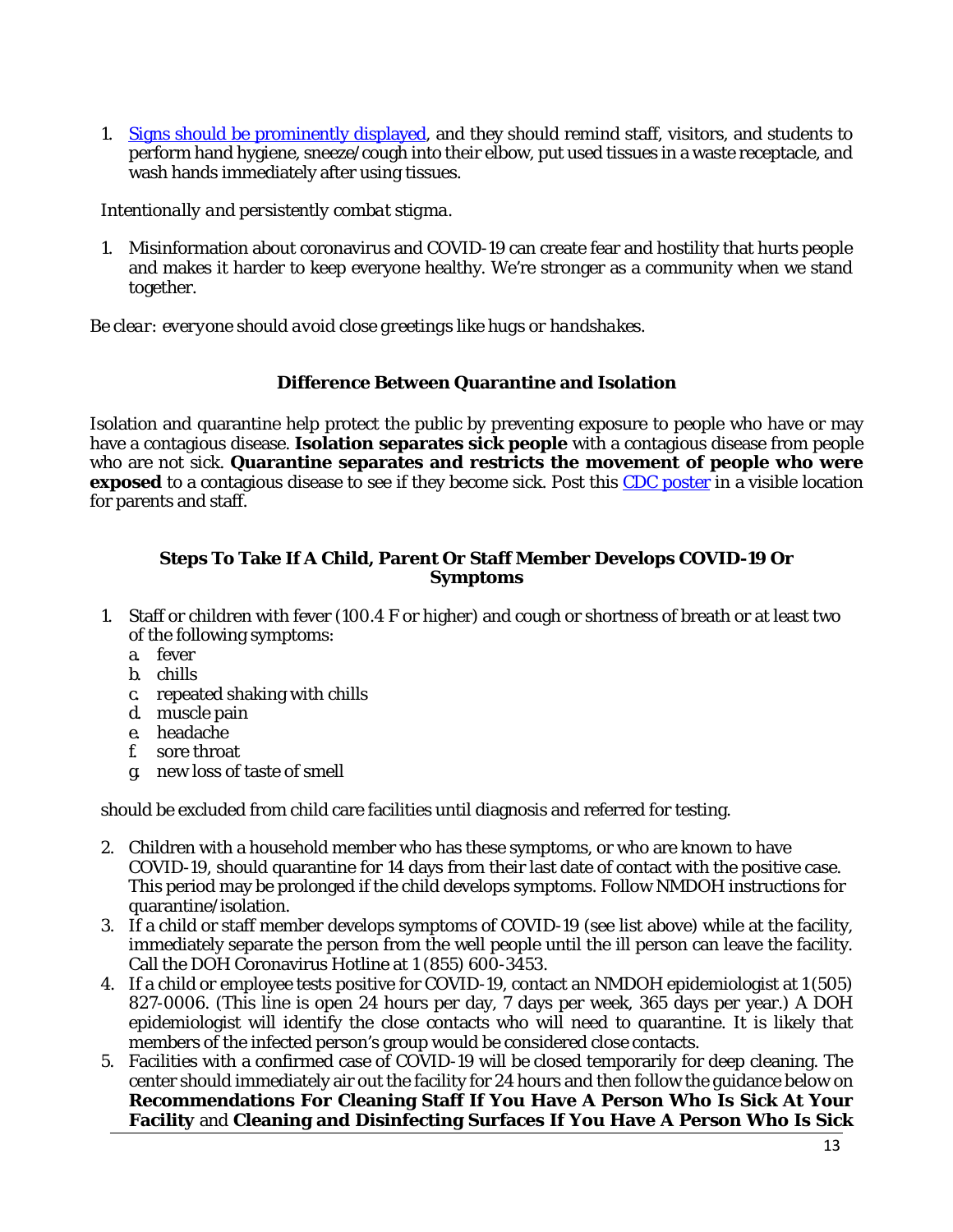**At Your Facility**. The duration of closure will depend on multiple factors, including the most up-to-date information about COVID-19 and specific cases in the impacted community.

- 6. Symptom-free children and staff should not attend or work at another facility; doing so could expose others.
- 7. Staff who refuse to be tested can be excluded from the facility. If parent refuses testing of child, the child may need to quarantine for 14 days.

#### <span id="page-13-0"></span>**Cleaning and Disinfecting Surfaces If You Have A Person Who Is Sick At Your Facility**

- 1. If surfaces are dirty, they should be cleaned using a detergent or soap and water prior to disinfection.
- 2. For disinfection, diluted household bleach solutions, alcohol solutions with at least 70 percent alcohol, and most common EPA-registered household disinfectants should be effective.
- 3. Diluted household bleach solutions can be used if appropriate for the surface. Follow manufacturer's instructions for application and proper ventilation. Check to ensure the product is not past its expiration date. Never mix household bleach with ammonia or any other cleanser. Unexpired household bleach will be effective against coronaviruses when properly diluted.

#### Prepare a bleach solution by mixing:

- 1. 5 tablespoons (1/3 cup) bleach per gallon of water or
- 2. 4 teaspoons bleach per quart of water
- 3. Products with the [EPA-approved emerging viral pathogens icon](https://www.epa.gov/pesticide-registration/list-n-disinfectants-use-against-sars-cov-2-covid-19) are expected to be effective against COVID-19 based on data for harder-to-kill viruses. Follow the manufacturer's instructions for all cleaning and disinfection products (e.g, concentration, application method, contact time, etc.).
- 4. For soft (porous) surfaces such as carpeted floor, rugs, and drapes, remove visible contamination if present and clean with appropriate cleaners indicated for use on these surfaces. After cleaning:
- 5. If the items can be laundered, launder items in accordance with the manufacturer's instructions. Use the warmest appropriate water setting for the items and then dry items completely.
- 6. Otherwise, use products with the  $EPA$ -approved emerging viral pathogens icon that are suitable for porous surfaces.

#### **Recommendations For Cleaning Staff If You Have A Person Who Is Sick At Your Facility**

- 1. Cleaning staff should wear disposable gloves and gowns for all tasks in the cleaning process, including handling trash.
- 2. Gloves and gowns should be compatible with the disinfectant products being used.
- 3. Additional Personal Protective Equipment (PPE) might be required based on the cleaning/disinfectant products being used and whether there is a risk of splash.
- 4. Gloves and gowns should be removed carefully to avoid contamination of the wearer and the surrounding area. Be sure to wash hands after removing gloves.
- 5. Gloves should be removed after cleaning a room or area occupied by ill persons. Wash hands immediately after removing gloves.
- 6. Cleaning staff should immediately report breaches in PPE (e.g, rips/tears in gloves) or any potential exposures to their supervisor.
- 7. Cleaning staff and others should wash hands often, including immediately after removing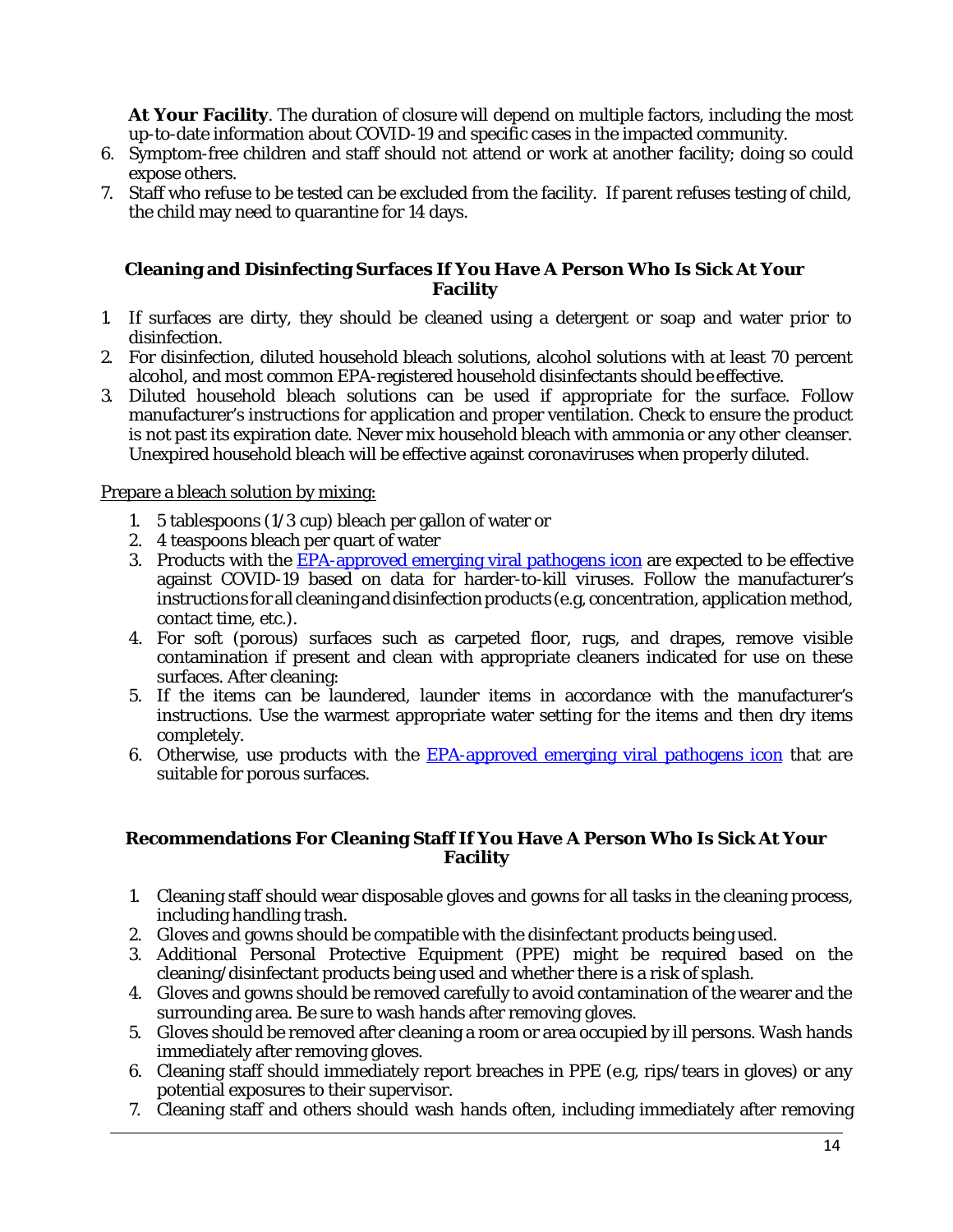gloves and after contact with an ill person, using soap and water for 20 seconds. If soap and water are not available and hands are not visibly dirty, an alcohol-based hand sanitizer that contains 60–95 percent alcohol may be used. However, if hands are visibly dirty, always wash hands with soap and water.

8. Follow normal preventive actions while at work and home, including washing hands and avoiding touching eyes, nose, or mouth with unwashed hands.

*Note on How to Access PPE***: Please look** on the [NewMexico.gov](https://www.newmexico.gov/) website, under [NM COVID-19](https://www.nmcovid19.org/) [Emergency Supply Collaborative,](https://www.nmcovid19.org/) to review the list of vendors selling PPE. If your program has difficulty obtaining PPE, please contact Child Care Resource and Referral at 1-800 691-9067 for assistance. For questions, you may also call DOH's PPE line at 505-476-8284 Monday through Friday between 8 a.m. and 5 p.m.

If you have additional questions about disinfection and cleaning in response to COVID-19, please call the New Mexico Department of Health's COVID-19 hotline at 1-833-551-0518.

## **Review, Update, And Implement Emergency Preparedness Plans**

<span id="page-14-0"></span>Focus on the components of your plans that address infectious disease outbreaks.

- 1. Ensure that the plan includes strategies to reduce the spread of a wide variety of infectious diseases (e.g, seasonal influenza). Effective strategies build on everyday child care policies and practices.
- 2. Ensure that the plan emphasizes common-sense preventive actions for children, staff and families (e.g, staying home when sick; appropriately covering coughs and sneezes; cleaning frequently-touched surfaces; and washing hands often).

#### **Changes In Business Operations And Practices**

<span id="page-14-1"></span>Contact your designated Early Childhood Education & Care Department (ECECD) licensing staff person before making any changes to your business practices. Examples of changes in business practices include, but are not limited to:

- 1. Suspending services at a service location / temporarily closing a program.
- 2. Relocating staff and children to another facility.
- <span id="page-14-2"></span>3. Restricting individuals' abilities to receive services.

#### **Documentation**

Providers should document any changes to their operations as a result of COVID-19 and maintain evidence to support why the changes were made. Doing so will help demonstrate the basis for an action if the appropriateness of the action is questioned after COVID-19 is contained and operations return to normal.

#### **Testing Requirements**

As a licensed or regulated child care provider, your business is subject to the authority of the Early Childhood Education & Care Department and the Department of Health. In addition, all operating